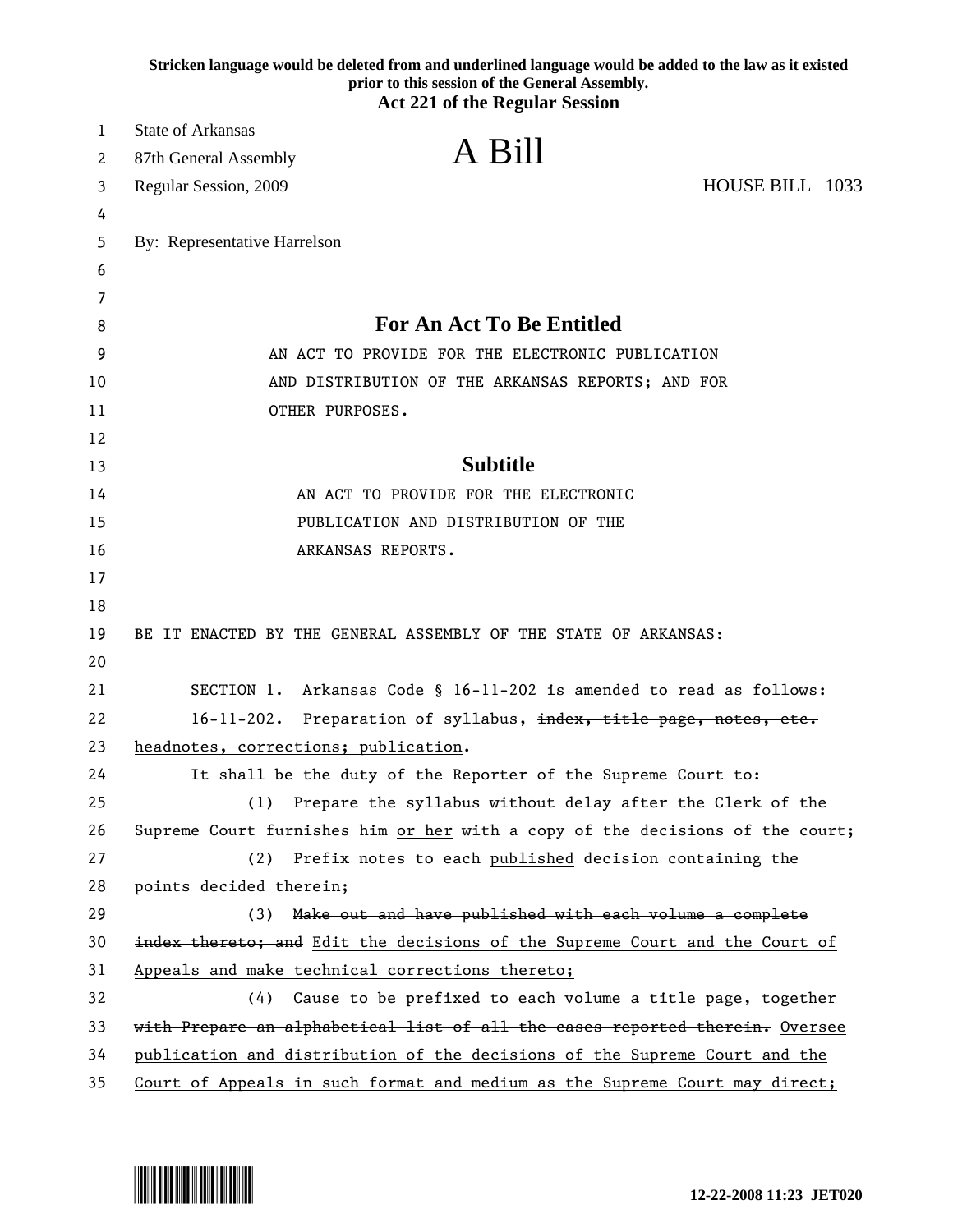| 1              | and                                                                           |
|----------------|-------------------------------------------------------------------------------|
| 2              | Perform other duties as the Supreme Court assigns.<br>(5)                     |
| 3              |                                                                               |
| 4              | SECTION 2. Arkansas Code § 16-11-203 is repealed.                             |
| 5              | 16-11-203. Authority to omit opinions.                                        |
| 6              | If the Reporter of the Supreme Court considers that any opinion               |
| $\overline{7}$ | furnished him by the Clerk of the Supreme Court is not of sufficient          |
| 8              | importance to justify the expense of publishing it, he may submit the opinion |
| 9              | to the Chief Justice of the Supreme Court and, with his concurrence, may omit |
| 10             | to publish the opinion.                                                       |
| 11             |                                                                               |
| 12             | SECTION 3. Arkansas Code § 16-11-204 is amended to read as follows:           |
| 13             | 16-11-204. Assistant to Reporter of the Supreme Court.                        |
| 14             | The Reporter of the Supreme Court is authorized to employ an<br>(a)           |
| 15             | assistant to aid the Reporter in the preparation of the headnotes for the     |
| 16             | Advance Reports of the Supreme Court and the Court of Appeals published       |
| 17             | decisions of the Supreme Court and the Court of Appeals and in the            |
| 18             | supervision of the distribution and publication of the Arkansas Reports       |
| 19             | decisions of the Supreme Court and the Court of Appeals.                      |
| 20             | No person shall be employed as an assistant by the Reporter in<br>(b)         |
| 21             | accordance with this section unless he or she is a licensed attorney.         |
| 22             | The position of assistant to the Reporter shall be state-funded at<br>(c)     |
| 23             | a salary to be set by the General Assembly.                                   |
| 24             |                                                                               |
| 25             | SECTION 4. Arkansas Code § 16-11-205 is amended to read as follows:           |
| 26             | 16-11-205. Reporter to superintend printing and binding distribution          |
| 27             | and publication of decisions of the Supreme Court and the Court of Appeals.   |
| 28             | It shall be the duty of the Reporter of the Supreme Court to                  |
| 29             | superintend the printing and binding of the reports. When he is satisfied     |
| 30             | that the printing and binding have been properly done, he shall deliver to    |
| 31             | the printer or binder, as the case may be, a certificate to that effect.      |
| 32             | distribution and publication of the decisions of the Supreme Court and the    |
| 33             | Court of Appeals in such format and medium as the Supreme Court may direct.   |
| 34             |                                                                               |
| 35             | SECTION 5. Arkansas Code § 16-11-206 is repealed.                             |
| 36             | 16-11-206. Proofreader and proof sheets furnished by printer.                 |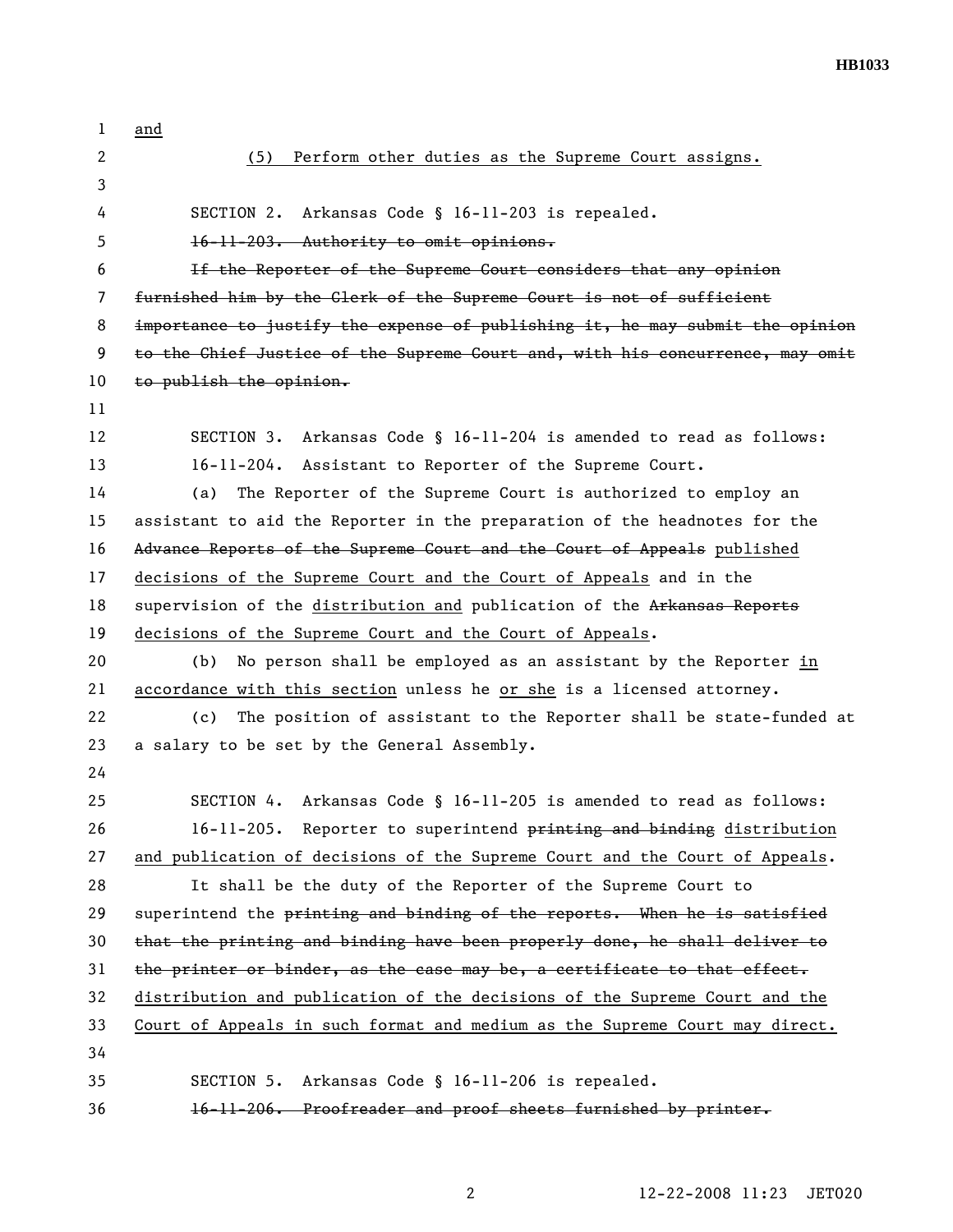```
1 The printer shall furnish one (1) good proofreader and two (2) or three 
 2 (3) proof sheets, if desired by the Reporter of the Supreme Court.
 3 
 4 SECTION 6. Arkansas Code § 16-11-207 is repealed. 
5 16-11-207. Delivery of printed volumes.
 6 It shall be the duty of the contractor, as soon as the reports have 
 7 been printed and bound, to deliver the reports to the Administrative Office 
8 of the Courts, whose duty it shall be to deliver to the contractor a receipt 
9 showing the number of volumes in good condition so delivered to that office.
10 
11 SECTION 7. Arkansas Code § 16-11-208 is repealed. 
12 16-11-208. Payment of printing and binding bill.
13 (a) Upon the presentation of the certificate of the Reporter of the
14 Supreme Court, the receipt of the Administrative Office of the Courts, and 
15 the bill for printing and binding the reports, approved by the Reporter, to
16 the Auditor of State, it shall be the Auditor of State's duty to draw a 
17 warrant on the Treasurer of State in favor of the contractor for the sum
18 mentioned in the approved bill or account.
19 (b) Upon the presentation of the warrant to the Treasurer of State, it 
20 shall be his duty to pay the warrant out of any moneys in the State Treasury 
21 appropriated for that purpose.
22 
23 SECTION 8. Arkansas Code § 16-11-209 is repealed. 
24 16-11-209. Contractor's failure to perform — Forfeiture — Letting new 
25 contract.
26 (a)(1) In case the person whose bid is accepted fails at any time to
27 comply with the provisions of his contract, the Reporter of the Supreme Court
28 is authorized and it shall be his duty to declare a forfeiture of the 
29 contract.
30 (2) The Reporter may direct the Attorney General to bring suit 
31 upon the contractor's bond, in behalf of the state, to cover any damage that 
32 may have accrued to the state.
33 (b) Upon termination of any contract by forfeiting or otherwise, a 
34 similar contract shall be let.
35 
36 SECTION 9. Arkansas Code § 25-18-210 is repealed.
```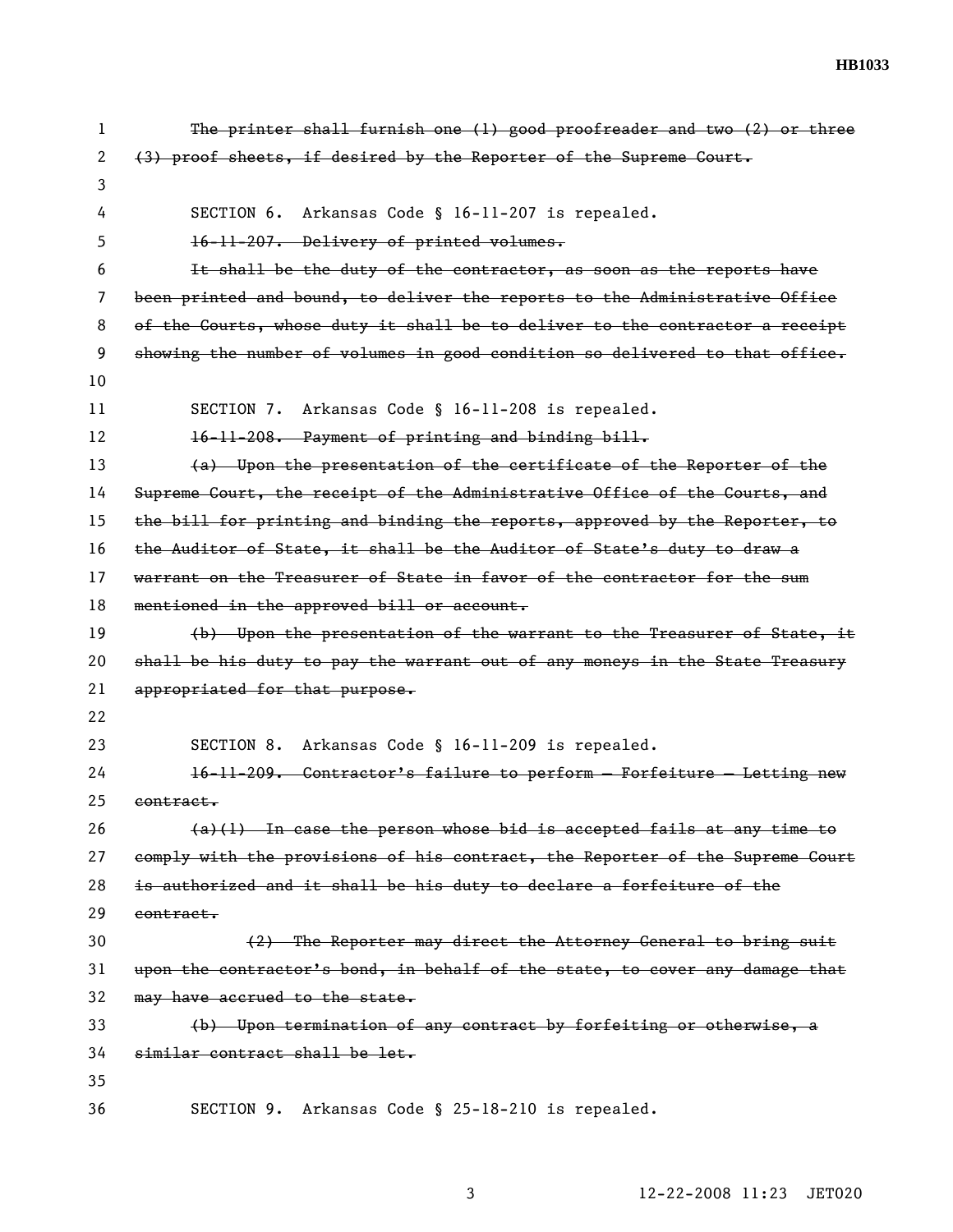**HB1033** 

| 1  | 25-18-210. Supreme Court and Court of Appeals reports - Distribution.         |                    |
|----|-------------------------------------------------------------------------------|--------------------|
| 2  | $(a)(1)$ The Administrative Office of the Courts shall furnish, at no         |                    |
| 3  | cost, the following officials with copies of the decisions of the Supreme     |                    |
| 4  | Court and Court of Appeals as they are published and bound:                   |                    |
| 5  |                                                                               |                    |
| 6  | Officials                                                                     | Number of Copies   |
| 7  |                                                                               |                    |
| 8  | Members of the Supreme Court and Court of Appeals                             | 2 each             |
| 9  | Governor                                                                      | $\pm$              |
| 10 | General Assembly                                                              | $\overline{2}$     |
| 11 | Circuit judges                                                                | <del>l each</del>  |
| 12 | Clerks of the circuit courts of each county                                   | $\frac{1}{2}$ each |
| 13 | Prosecuting attorneys                                                         | <del>l each</del>  |
| 14 | Secretary of State<br>$\overline{2}$                                          |                    |
| 15 | Attorney General                                                              | 20                 |
| 16 | Supreme Court Library                                                         | $\overline{16}$    |
| 17 | Arkansas History Commission                                                   | $\overline{2}$     |
| 18 | Arkansas State Library                                                        | $\overline{2}$     |
| 19 | University of Arkansas at Fayetteville School of Law                          | 20                 |
| 20 | University of Arkansas at Little Rock School of Law                           | 6                  |
| 21 |                                                                               |                    |
| 22 | (2) The Administrative Office of the Courts shall take receipts               |                    |
| 23 | for the volumes delivered and shall not furnish any other office or official  |                    |
| 24 | free copies of the reports unless otherwise provided by law.                  |                    |
| 25 | (b) All officers and officials receiving sets and volumes of the              |                    |
| 26 | reports shall turn them over to their successors in office.                   |                    |
| 27 | (e) In counties where there is more than one (1) county seat, each            |                    |
| 28 | county seat shall be furnished with a set of the reports, and this section    |                    |
| 29 | and $\S$ 25-18-212 - 25-18-214 shall apply to each county seat.               |                    |
| 30 |                                                                               |                    |
| 31 | SECTION 10. Arkansas Code § 25-18-211 is repealed.                            |                    |
| 32 | 25-18-211. Supreme Court and Court of Appeals reports - Additional set        |                    |
| 33 | for Supreme Court Justices and Court of Appeals Judges.                       |                    |
| 34 | $(a)(1)$ The Clerk of the Supreme Court is authorized to purchase, when       |                    |
| 35 | directed by the Supreme Court or Court of Appeals, the printed reports of the |                    |
| 36 | court for the use of each of the justices or judges in chambers and to pay    |                    |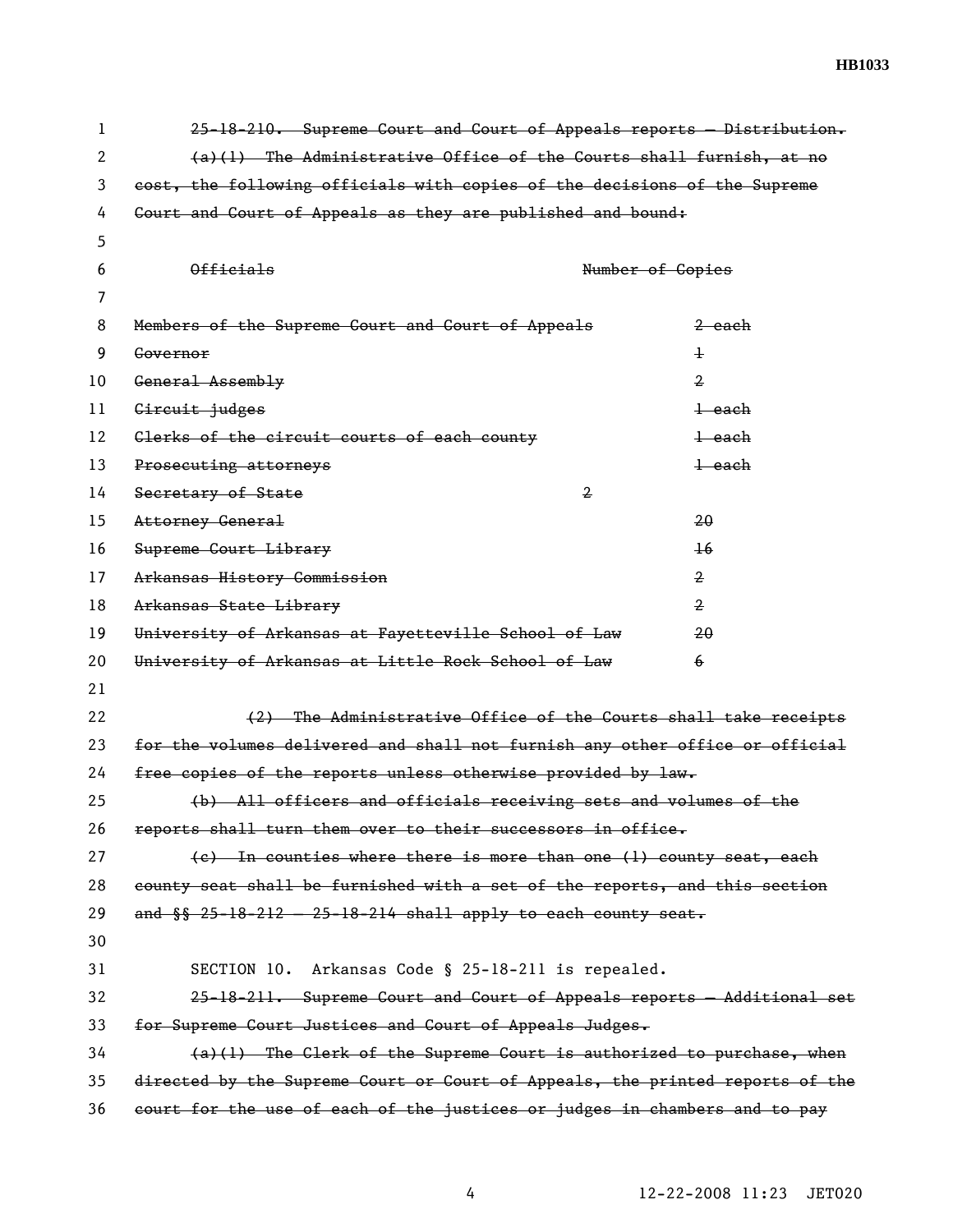| 1  | for the set out of the funds of that court.                                   |
|----|-------------------------------------------------------------------------------|
| 2  | (2) Reports so purchased shall be the property of the State of                |
| 3  | Arkansas, and the justices or judges shall keep the reports in good order and |
| 4  | turn them over to their respective successors in office.                      |
| 5  | (b) The purchase of these sets of reports shall be in addition to the         |
| 6  | reports furnished by the Administrative Office of the Courts.                 |
| 7  |                                                                               |
| 8  | SECTION 11. Arkansas Code § 25-18-212 is repealed.                            |
| 9  | 25-18-212. Supreme Court and Court of Appeals reports - Duties of             |
| 10 | elerks.                                                                       |
| 11 | $(a)(1)$ The several elerks of the circuit courts of the State of             |
| 12 | Arkansas shall be furnished with one (1) full set of the reports, not         |
| 13 | including the first forty-seven (47) volumes of the decisions of the Supreme  |
| 14 | Court, and shall keep them in good order.                                     |
| 15 | (2) The county judge of each county shall furnish a room or                   |
| 16 | other suitable space for the reports convenient for the clerk, county         |
| 17 | officials, and court at or near the courtroom or in the clerk's office.       |
| 18 | (b)(1) Each clerk shall be in full and complete custody of the reports        |
| 19 | and shall turn them over to his or her successor in office.                   |
| 20 | (2) Upon failure to do so, he or she shall be fined in any sum                |
| 21 | not less than five (5) times the worth of the volumes which he or she has     |
| 22 | failed to turn over.                                                          |
| 23 |                                                                               |
| 24 | SECTION 12. Arkansas Code § 25-18-213 is repealed.                            |
| 25 | 25-18-213. Supreme Court and Court of Appeals reports - Annual check          |
| 26 | of county libraries and clerks' offices.                                      |
| 27 | (a) It shall be the duty of the director of the Department of Finance         |
| 28 | and Administration to make a check of the county libraries once a year and    |
| 29 | report his or her findings to the Administrative Office of the Courts.        |
| 30 | $(b)(1)$ It shall be the duty of the director to check the reports of         |
| 31 | each outgoing clerk.                                                          |
| 32 | (2) The director's findings shall be binding and shall be filed               |
| 33 | with the Administrative Office of the Courts.                                 |
| 34 | (c) When a county library is set up, the director shall have placed on        |
| 35 | each volume the following statement: "This book is the property of the State  |
| 36 | of Arkansas."                                                                 |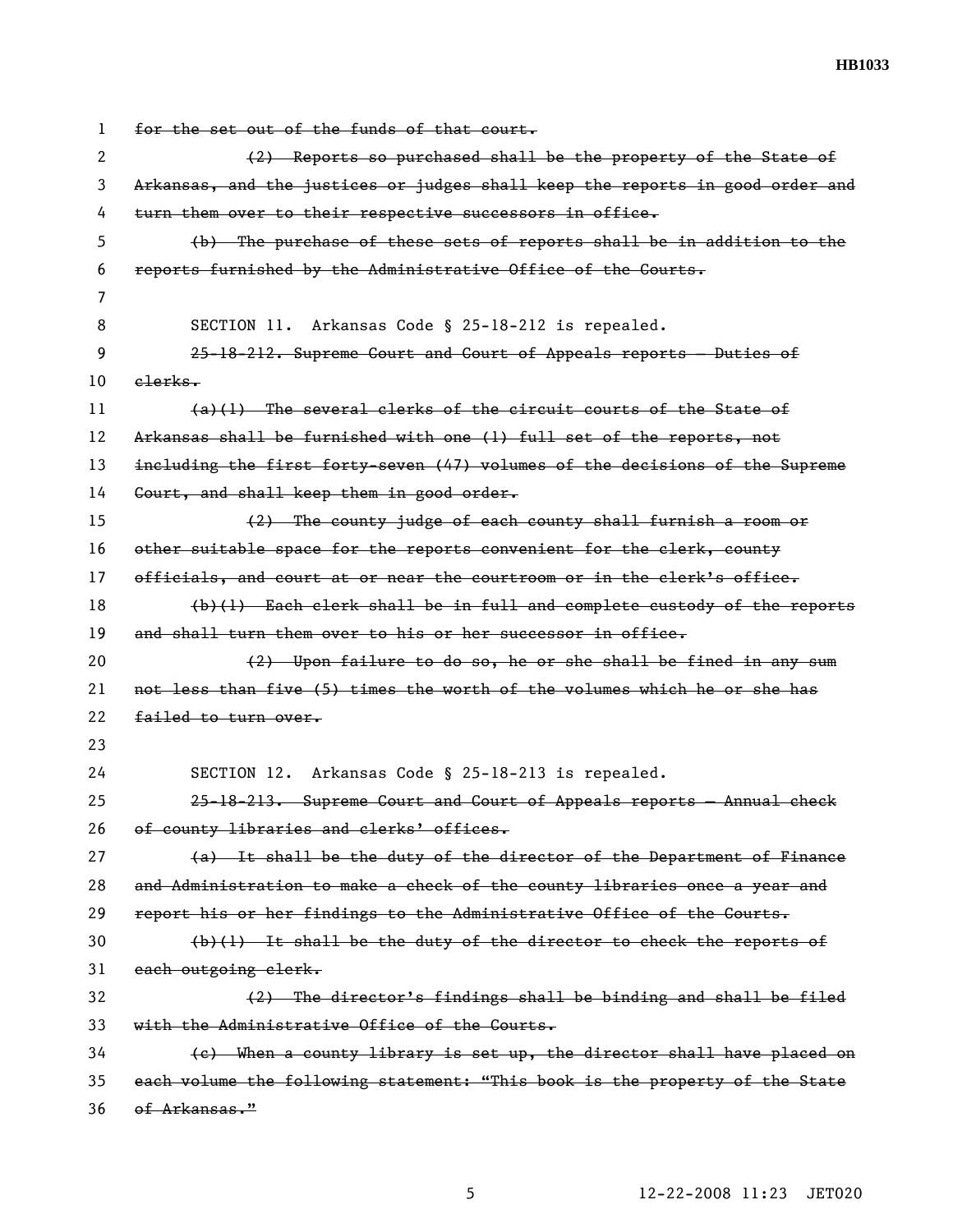**HB1033** 

| 1                     |                                                                                  |
|-----------------------|----------------------------------------------------------------------------------|
| $\mathbf{2}^{\prime}$ | SECTION 13. Arkansas Code § 25-18-214 is amended to read as follows:             |
| 3                     | 25-18-214. Supreme Court and Court of Appeals reports - Replacement of           |
| 4                     | missing books by the clerk. Clerks - personal liability.                         |
| 5                     | The clerk and his or her bondsmen shall be personally liable and<br>(a)          |
| 6                     | responsible for the safekeeping of bound volumes of the reports, and.            |
| 7                     | no No volume shall be loaned or removed except that the clerk may,<br>(b)        |
| 8                     | upon approval of the Director of the Department of Finance and                   |
| 9                     | Administration, remove or otherwise dispose of bound volumes if the official     |
| 10                    | reports are available in electronic or other readily accessible medium. Out      |
| 11                    | of his or her personal funds, the clerk shall replace any volumes found          |
| 12                    | missing by the Director of the Department of Finance and Administration so       |
| 13                    | that at all times one $(1)$ full set, not including the first forty-seven $(47)$ |
| 14                    | volumes of the reports of the decisions of the Supreme Court, shall be           |
| 15                    | available in each county in the State of Arkansas for the general use of the     |
| 16                    | courts, county officials, and attorneys.                                         |
| 17                    |                                                                                  |
| 18                    | SECTION 14. Arkansas Code § 25-18-215 is repealed.                               |
|                       |                                                                                  |
| 19                    | 25-18-215. Supreme Court and Court of Appeals reports - Replacement of           |
| 20                    | destroyed volumes.                                                               |
| 21                    | If the reports of the Supreme Court or Court of Appeals shall be                 |
| 22                    | destroyed in the county library in any county in this state by causes not        |
| 23                    | within the control of the clerk, the Director of the Department of Finance       |
| 24                    | and Administration shall so ascertain and shall certify to the Administrative    |
| 25                    | Office of the Courts the need for a new set of the reports, or replacements      |
| 26                    | for the missing volumes, not including the first forty-seven (47) volumes.       |
| 27                    |                                                                                  |
| 28                    | SECTION 15. Arkansas Code § 25-18-216 is repealed.                               |
| 29                    | 25-18-216. Supreme Court and Court of Appeals reports - Number of                |
| 30                    | copies reserved by Administrative Office of the Courts.                          |
| 31                    | The whole number of reports in the office of the Administrative Office           |
| 32                    | of the Courts shall not be reduced below the number of three (3) copies of       |
| 33                    | each volume.                                                                     |
| 34                    |                                                                                  |
| 35                    | SECTION 16. Arkansas Code § 25-18-217 is repealed.                               |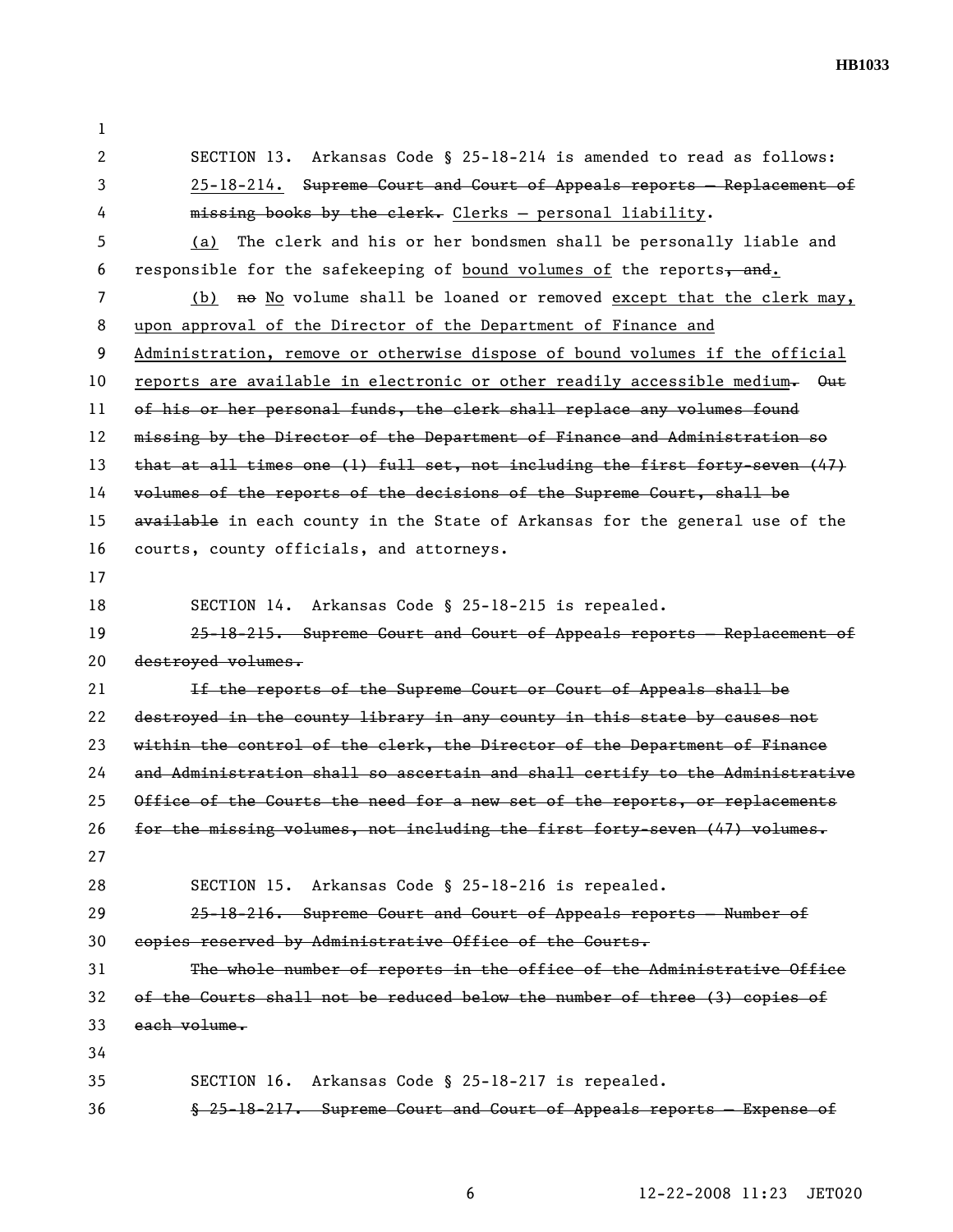1 distribution. 2 The Administrative Office of the Courts shall be authorized to draw 3 upon the contingent fund of that office for the payment of the necessary 4 expense incurred by transmitting the reports to the respective officers 5 entitled to receive them. 6 7 SECTION 17. Arkansas Code § 25-18-218 is amended to read as follows: 8 **§** 25-18-218. Supreme Court and Court of Appeals reports – Size–Sale 9 price Medium of publication — Distribution. 10 (a)(1) The reports of the Supreme Court and the Court of Appeals shall 11 each be printed in continuous paging until there shall be sufficient matter 12 to form a volume, the text block to be no thicker than two and one-half 13 inches  $(2 - k^2)$  be published and distributed in such format and medium as the 14 Supreme Court may direct. 15 (2) The medium shall be a permanent, secure, and unalterable 16 record of the final, official decisions of the Supreme Court and the Court of 17 Appeals. 18 (b)(1) The Administrative Office of the Courts shall sell each volume 19 of the reports for an amount equal to the cost of the volume plus postage 20 costs The reports shall be made publicly available for viewing at no charge 21 via the Internet or other medium that is readily accessible by the public. 22 (2) However, the Administrative Office of the Courts may 23 establish: 24 (A) A system of subscription-based access to additional 25 features; and 26 (B) Reasonable charges for the provision of reports on 27 disc or other physical medium. 28 29 SECTION 18. Arkansas Code § 25-18-220 is repealed. 30 § 25-18-220. Exchange of books with federal, state, and foreign 31 entities. 32 (a)(1) The Administrative Office of the Courts is authorized to 33 exchange with other states and countries that extend to this state similar 34 courtesies the reports of the Supreme Court, and it shall furnish, upon 35 demand, to the federal courts of Arkansas the Supreme Court reports beginning 36 with Volume 126.